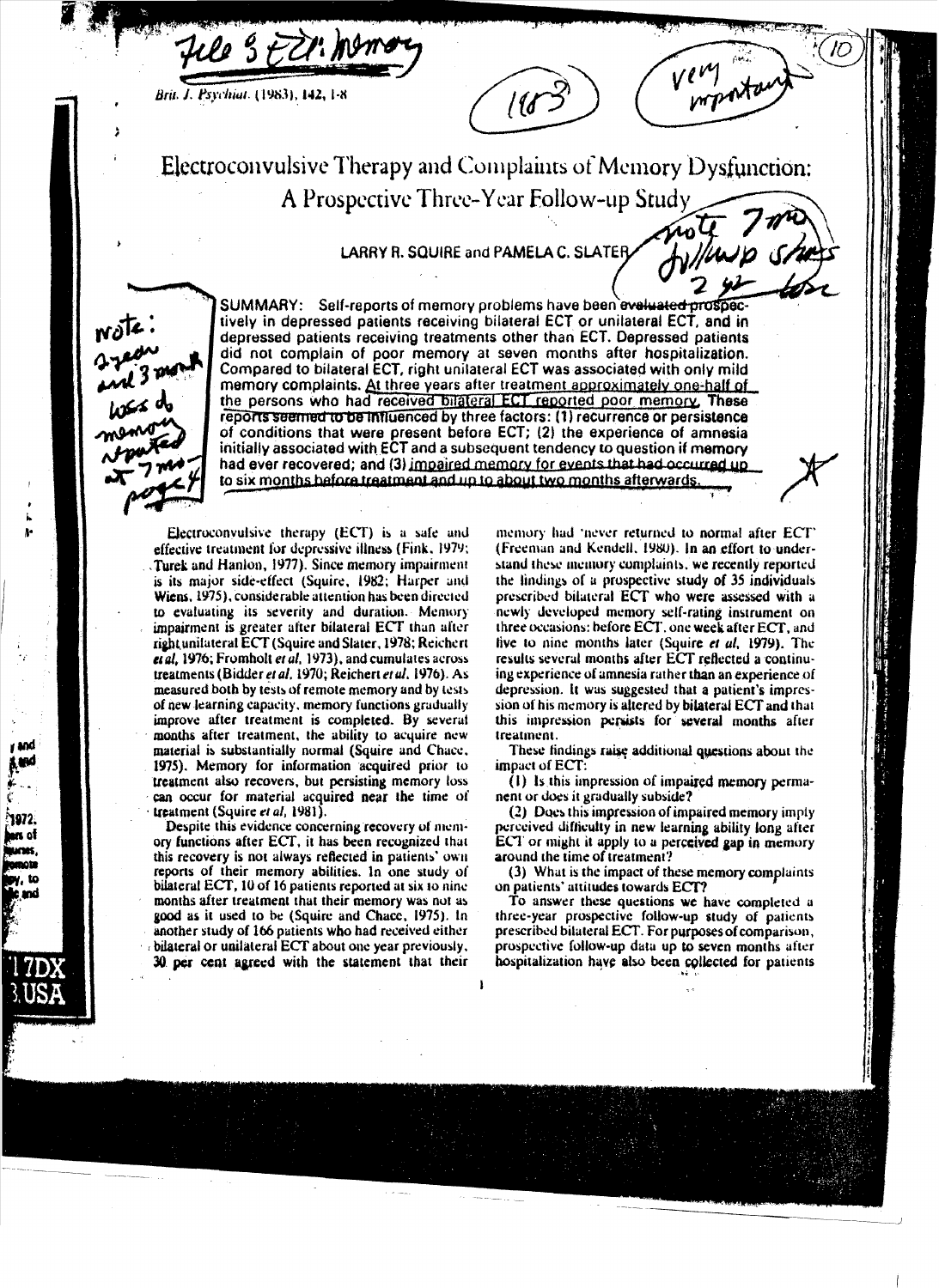prescribed right unilateral ECT and for patients hospitalized for depression who did not receive ECT.

### Subjects

# *Bilateral ECT* (Table I)

This group was originally composed of  $35$  in-patients at five local hospitals who had been prescribed a course. of bilateral ECT and who had been followed prospectively up to several months after their course of treatment (Squire et al. 1979). Of these 35 patients, 5 were lost to our three-year follow-up. Two could not be located, 1 declined to be interviewed and 2 were excluded because they had received an additional course of ECT during the follow-up interval. One additional patient, who had been excluded from the original study because a test one week after ECT could not be given, was now included—making a total of  $31$ in Ihe follow-up group. The diagnoses recorded on admission by the patients' various psychiatrists were primary affective disorder or severe depression (17); manic depressive illness, depressed phase (9); depressive neurosis  $(4)$ ; and schizoaffective disorder  $(1)$ . For the three-year follow-up all individuals were first contacted by letter, then by telephone to arrange an appointment, and were subsequently visited in their homes. All interviewing was conducted by the same person.

#### *Right unilateral ECT*

This group consisted of 2S in-patients at six local hospitals who had been prescribed a course of right unilateral ECT. The diagnoses as recorded on admission were primary affective disorder or severe depression (19); manic-depressive illness, depressed  $phase$  (5); depressive neurosis (2); schizoaffective disorder  $(1)$ ; and unspecified personality disorder  $(1)$ .

# **Depressed patients**

This group consisted of 19 psychiatric in-patients at one of the participating hospitals who had been admitted for trealment of depressive illness. The specific diagnoses recorded on admission were primary affective disorder or severe depression (14); manic depressive tIlness. depressed phase (2); neurotic depression  $(2)$ ; and schizoaffective disorder  $(1)$ .

# *£leclroconvuJsive ther"py*

Treatment was administered three times a week on alternate days following medication with atropine, methohexitai sodium and succinylcholine. Decisions concerning the number of treatments were made by the patients' psychiatrists. In all cases, patients were described as having a modified grand mal seizure. For bilateral ECT, electrode placement was bi-temporal.

Twenty-seven of the 31 patients in this group received their treatments with a Medcraft machine (sine wave,  $130-170$  V for 0.6-1 sec). The remaining four patients received their treatments with a Reiter-Cedak Model SOS, a machine which delivers a series of unidirectional brief pulses. For right unilateral ECT. electrode placement followed the method described by D'Elia (1974) (n = 19) or McAndrew *et al* (1967) (n  $=$ 9). All patients received their treatment with a Medcraft machine  $(140-170 \text{ V}$  for  $0.6-1$  sec). The effects of right unilateral ECT on memory have been reported to be similiar despite wide variation in clectrode placement (D'Elia, 1976; D'Elia and Widepalm. 1974).

## Test and procedures

# Test 1: Memory self-ruting scale

All 18 test items have been presented previously (Squire *el ul.* 1979). Subjecls respond to 18 items that ask. them to rate various aspects of memory functions e.g. 'now compared to before I began to feel bad and went to the hospital'. Ratings are made on a nine-point scale from  $-4$  (worse than ever before) through 0 to +4 (belter than ever before). For patients prescribed bilateral ECT, this scale had previously been administered one to two days prior to treatment, one week after the course of treatment and again seven months later (range  $5-9$  months, mean = 6.8 months). In the present study.31 of the original 35 patients were tested about three years after ECT (range 25-41 months,  $mean = 34.7$  months). For 28 patients prescribed right unilateral ECT. this scale was administered one to two days prior to treatment. one week after the course of treatment and again about seven months later (range 5-13 months, mean  $= 6.5$  months). For 19 depressed patients not receiving ECT, the scale was administered during initial hospitalization and again about seven months later (range  $6-10$  months, mean = 7.4 months).

## T~.st 2: *Time line*

This method of illustrating the temporal aspects of memory loss has been adapted from Barbizet (1970, p. 126). Subjects are shown a horizontal line 101 in. long and told that the line is intended to represent time. The line is labelled at several points from right to left: now. two years after ECT. one year after ECf. time of ECf (with the month and year written in for each subject). one year before ECT, two years before ECf. five years before ECT, ten years before ECT and more than ten<br>years before ECT. T, one year after ECT, time of ECT<br>nd year written in for each subject),<br>CT, two years before ECT, five years<br>vears before ECT and more than ten<br>ed to indicate on the line any periods<br>have difficulty remembering, either<br>E

Subjects are asked to indicate on the line any periods of time that they have difficulty remembering, either prior to or after ECT. To obtain a similiar estimate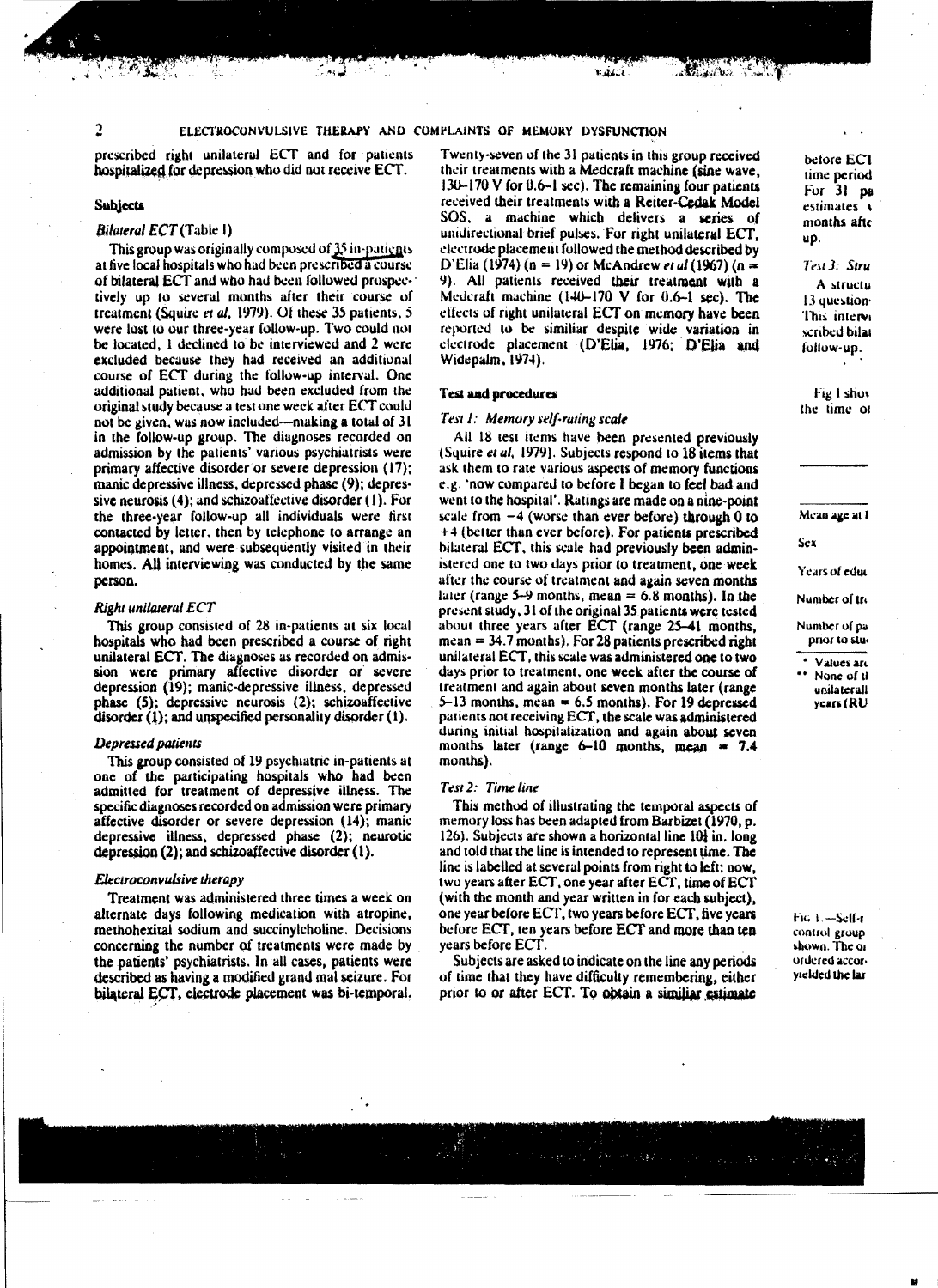before ECT, subjects were asked simply to state what time periods, if any, they had difficulty remembering. For 31 patients prescribed bilateral ECT, time estimates were obtained before treatment, seven months after treatment and at the three-year followup.

# Test 3: Structured interview

A structured interview was constructed that asked 13 questions about the ECT experience (see Table 1). This interview was administered to the group prescribed bilateral ECT on the occasion of the three-year follow-up.

### **Results**

Fig 1 shows the results with the self-rating scale from the time of hospitalization to seven months later.

Following methods developed in previous work with this scale (Squire et al, 1979), we have presented the data obtained from each testing occasion as best-fitting lines constructed across the scores for the 18 items.  $T_0$ construct these lines, scores for each of the 18 items on the self-rating scale were first averaged across subjects. Then the means were ordered, as described previously, according to the magnitude of the difference between the scores obtained before and one week after bilateral ECT. Thus item 1 to the extreme left of each panel yielded the largest difference, and item 18 to the extreme right yielded the smallest difference. After the mean scores for the 18 items were ordered, regression lines were calculated across these scores according to the method of least squares.

The data from the three groups can be summarized as follows. First, there were no differences in the

41

| Subject characteristics for electroconvulsive therapy (ECT) groups and control* |                                    |                                           |                                  |  |  |
|---------------------------------------------------------------------------------|------------------------------------|-------------------------------------------|----------------------------------|--|--|
|                                                                                 | <b>Bilateral ECT</b><br>$(n = 31)$ | <b>Right unilateral ECT</b><br>$(n = 28)$ | Depressed patients<br>$(n = 19)$ |  |  |
| Mean age at follow-up                                                           | $45(28 - 68)$                      | $40(17-68)$                               | 45 (23-62)                       |  |  |
| Sex                                                                             | 25F                                | 22F                                       | 13F                              |  |  |
| Years of education                                                              | 12.5                               | 12.6                                      | 12.5                             |  |  |
| Number of treatments                                                            | $10.9(5 - 21)$                     | $9.2(5 - 18)$                             | 25                               |  |  |
| Number of patients with no ECT history<br>prior to study**                      | 19                                 | 18                                        | 19                               |  |  |

| <b>IABLE L</b>                                                                              |
|---------------------------------------------------------------------------------------------|
| Subject characteristics for electroconvulsive therapy (ECT) groups and control <sup>®</sup> |
|                                                                                             |

Values are expressed as means, ranges are in parentheses.

None of the patients had received ECT during the preceding year. Twelve bilaterally treated (BL) patients and nine right unilaterally treated (RUL) patients had received one prior course of treatment, on average 6.7 years (BL patients) and  $10.7 \sim$ years (RUL patients) previously. One RUL patient had received two courses, four years ago and nine years ago.



Fig. 1.—Self-ratings of memory (on  $a - 4$  to +4 scale) by patients prescribed bilateral ECT or right unilateral ECT, and by a control group of depressed patients not receiving ECT. The self-rating scale was administered on two or three occasions as shown. The order of items appearing on the test was random. Here the group means obtained for each of the 18 items have been ordered according to the difference in the means obtained before and one week after bilateral ECT. Items to the left of each panel yielded the largest difference, and items to the right yielded the smallest difference. Data are here represented as best-fitting lines across the group means for all test items.

÷.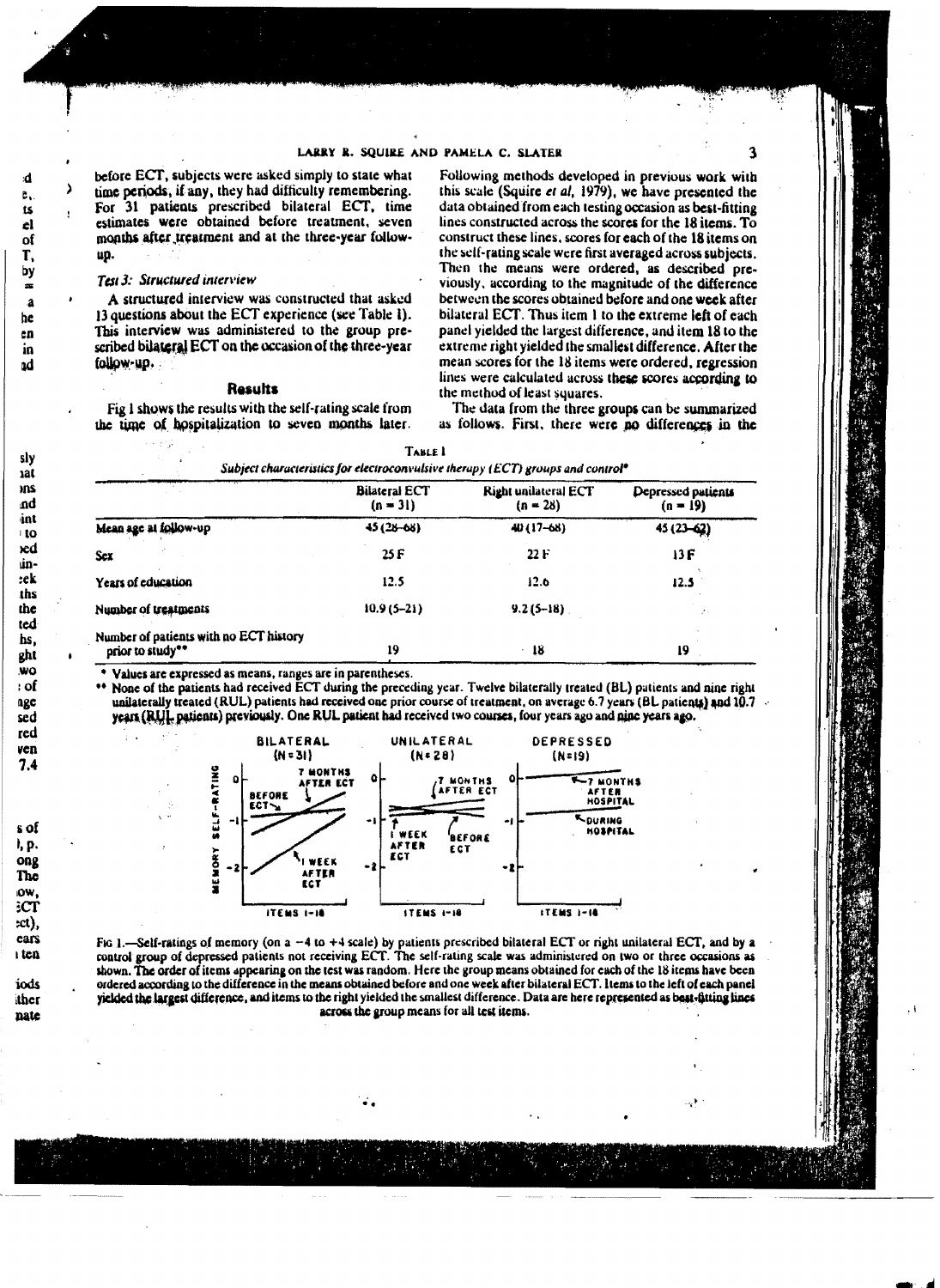$\mathcal{O}(\mathcal{O}(\log n))$ 

degree of memory complaints before ECT, either in terms of overall mean score  $(F < 1.0 | 2.75]$ , P > 0.1) or in terms of the slopes of the regression lines  $(F = 1.612)$ . 75,  $P > 0.1$ ). The average scores were  $-0.78$  (bilateral ECT),  $-0.78$  (unilateral ECT), and  $-0.77$  (depressed group). These scores were all well below the zero level  $(ts > 10, P < 0.01)$ , confirming previous findings that depression is associated with quantifiable self-reports of poor memory.

Secondly, bilateral ECT, hut not right unitateral ECT, produced initially a level of memory complaint. well beyon, that produced by depression alone. For bilateral ECT, the mean self-rating score changed from  $-0.78$  before treatment to  $-1.47$  one week after treatment  $(F = 4.7 | 1, 29]$ , P < 0.04). For unitateral ECT, the corresponding change was from  $-0.78$  to  $-0.73$  (F = 0.4 [1, 27], P > 0.1). Thus at one week after treatment, bilateral ECT was associated with a greater degree of self-reported memory impairment than unitateral ECT ( $F = 5.7$ |1, 56], P <0.05).

Thirdly, one of the effects of ECT was to change the pattern of self-ratings so that some items were rated worse than others. Thus for both bilateral and right unilateral ECT, the slope of the regression line was significantly different one week after ECT from that before ECT (for bilateral ECT,  $F = 10.4$  [1, 29], P <0.01; for unitateral ECT,  $F = 9.7(1, 27)$ ,  $P < 0.01$ ). Since patients are demonstrably amnesic one week after a course of bilateral ECT as measured by formal tests (Squire et al, 1976; Cronholm and Bloomquist, 1959), the slope of the regression line observed at this time has been taken to reflect an amnesic pattern of performance. In this regard, it is significant that the slope of the regression line one week after bilateral ECT was greater than one week after unilateral ECT  $(F = 9[1, 56], P < 0.01).$ 

Fourthly, in marked contrast to the similarity between groups before ECT, the three groups differed from each other seven months later with respect to the severity of memory complaints  $(\Gamma - 3.5 \, [2, 75])$ **P** <0.05). The average score at this time was  $-0.83$ (bilateral ECT),  $-0.55$  (unilateral ECT) and  $+0.12$ (denressed groun). The depressed group exhibited a significant improvement over their previous score ( $F =$  $23.9$  [1, 18], P <0.01). The bilateral ECT group were also improved over their score one week after ECT (F  $= 7.5[1, 29]$ , P < 0.01). Whereas the average scores for each ECT group were now similar to the before-ECT scores, they remained below the zero level ( $ts > 7$ ,  $P < 0.01$ ).

Finally, the pattern of memory complaints reported seven months after ECT was different from that before ECT. The data reported here provide additional evidence that patients' estimates of their own memory abilities at seven months after treatment have been affected to some degree by ECT. This conclusion follows from the finding that the slopes of the regression lines for the two ECT groups differed from their slopes before treatment (bilateral ECT:  $F = 6.45$ 11, 301, P <0.02; unilateral ECT:  $F = 11.97$  [1, 27].  $P < 0.01$ ). Both slopes were in fact indistinguishable from the slopes at one week after treatment ( $Fs < 1$ ,  $P > 0.1$ ).

Fig. 2 shows the results for patients prescribed bilateral ECT, who were administered the self-rating scale an additional time three years after their course of treatment. Patients who received bilateral ECT seem to have experienced some persisting change in the perception of their memory abilities. This point follows from the finding that the scores at seven months and three years were similar ( $F \le 1$  [1, 30]. P  $>0.1$ ), and that the slopes of the two regression lines were also similar  $(F = 1.3 [1, 30], P > 0.1)$ . Moreover, the overall memory self-rating score at three years remained below the zero level  $(t = 10.6, P < 0.01)$  and significantly lower than the score of the depressed group at seven months after hospitalizaton ( $F = 8.9[1]$ ,  $481. P < 0.01$ .

Fig 3 shows how the 31 patients prescribed bilateral ECT described the time periods that they had difficulty remembering. The bars depict the median response of the group just prior to  $ECT$  (top), seven months after ECT (middle) and three years after ECT (bottom). The median time period affected was calculated separately for the months leading up to ECT and for the months after ECT. Prior to ECT, patients expressed difficulty remembering a median of five  $\zeta$ months into the past. Seven months after ECT, the median response was two years before ECT and three months after ECT. Three years after HCT, the median response was six months before ECT and two months



Fig. 2.—Self-ratings of memory before, seven months after and three years after bilateral ECT. Scores are here represented as best-fitting lines across the scores for all test. items.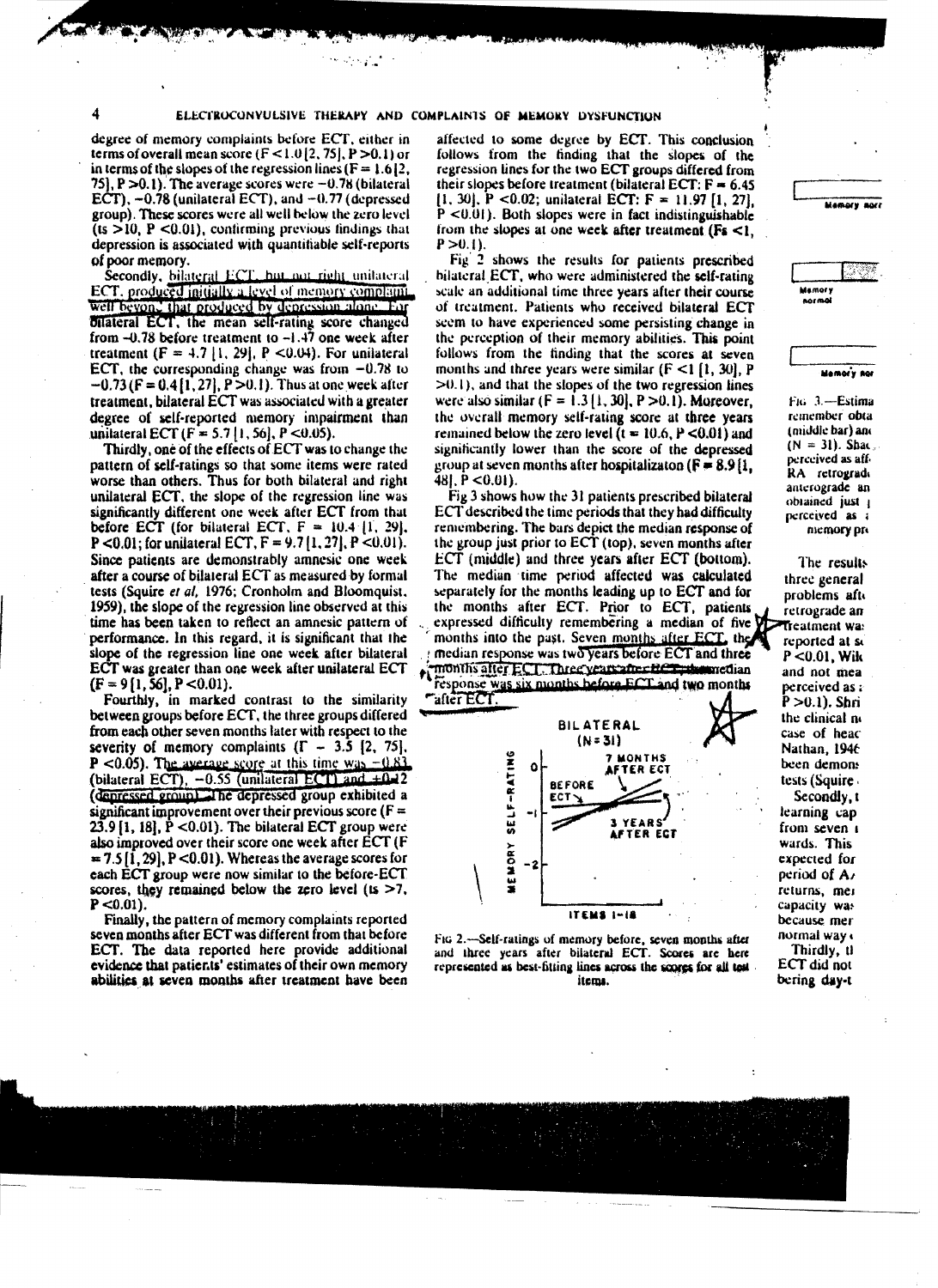

Fig. 3.-Estimates of time periods that are difficult to remember obtained before (top bar), seven months after (middle bar) and three years after (bottom bar) bilateral ECT  $(N = 31)$ . Shaded areas represent the median time period perceived as affected both from the period before ECT (i.e., RA retrograde amnesia) and after ECT (i.e., AA anterograde amnesia). Since the first time estimate was obtained just prior to ECT (top bar), the five months perceived as affected at that time presumably reflects memory problems associated with depressive illness.

The results obtained with these time lines make three general points about the experience of memory problems after bilateral ECT. First, the six-month retrograde amnesia (RA) reported at three years after treatment was significantly less than the two-year RA reported at seven months after treatment  $(T = 17.1$ . P<0.01, Wilcoxcon matched pairs, signed ranks test). and not measurably different from the five months perceived as affected before ECT was given  $(T = 276$ . P > 0.1). Shrinking RA has been reported routinely in the clinical neurological literature, particularly in the case of head trauma (Barbizet, 1970; Russell and Nathan, 1946; Benson and Geshwind, 1967), and has been demonstrated in the case of ECT using formal tests (Squire et al. 1981).

Secondly, the anterograde amnesia (AA: loss of new learning capacity) associated with ECT was stable from seven months after ECT to three years afterwards. This finding corresponds to what should be expected for patients who gradually recover from a period of AA. Though the capacity for new learning returns, memory for the period during which this capacity was affected does not return, presumably because memories were not being established in the normal way during the affected period.

Thirdly, the typical individual prescribed bilateral ECT did not express difficulty at follow-up in remembering day-to-day events or events from the recent

past. Indeed, only 1 of 31 persons reported this experience. In addition, 4 other persons reported an intermediate experience in which memories up to the present time were described as 'hazy', but not 'blank' or 'impossible to remember'.

Table II shows the results of the structured interview. The data show that roughly half of the 31 individuals interviewed had a positive attitude about ECT. For example, 45 per cent (14) had no complaint about ECT as far as their memory was concerned. Fifty-five per cent (17) felt that their memories were not as good as those of other people of the same age and that this was related to their having received ECT. These two groups were of similar age (47 vs. 43) and had received similar numbers of treatments (10.5 vs. 11.3). In an effort to describe the characteristics of those persons who reported memory problems at three years after ECT, responses in the structured interview were examined separately for the 17 who reported memory problems and for the 14 who did not. There was a significant association between reports of memory problems and the report that ECT either did not help at all or helped for no longer than three months  $(x^2 = 9.2, P < 0.01)$ . There was also a significant association between reports of memory problems and the response that ECT would not be requested if the same condition occurred again  $(\chi^2 =$  $9.2, P < 0.01$ ).

We next examined the time line data (Fig 3) to determine if those individuals reporting memory problems at three years after ECT also reported a longer period of time that was difficult to remember than individuals not reporting memory problems. Using the data from Fig 3, no difference was found in the affected time periods (for the 17 with reported memory problems, median  $RA = 6$  months, median  $AA = 2$  months; for the 14 without reported memory problems, median  $RA = 8.4$  months, median  $AA =$ 2.5 months).

We next compared scores on the memory self-rating scale (test 1) obtained three years after ECT by the 17 individuals with reports of memory problems at that time and the 14 individuals with no complaints. As might have been expected, these comparisons revealed significantly lower scores for the subjects who reported memory problems (mean  $= -1.62$ ) than for those who did not (mean = -0.02) ( $F = 15.6[1, 29]$ , P <0.01. The slopes of the two sets of scores across the 18 test items were similar ( $F = 2.36$  [1, 29], P >0.1).

Finally, we sought to compare these two groups on some objective measure of memory performance. Most of the subjects had previously participated in follow-up studies of remote memory functions conducted about six months after treatment, and had taken one or more of the following three tests: remote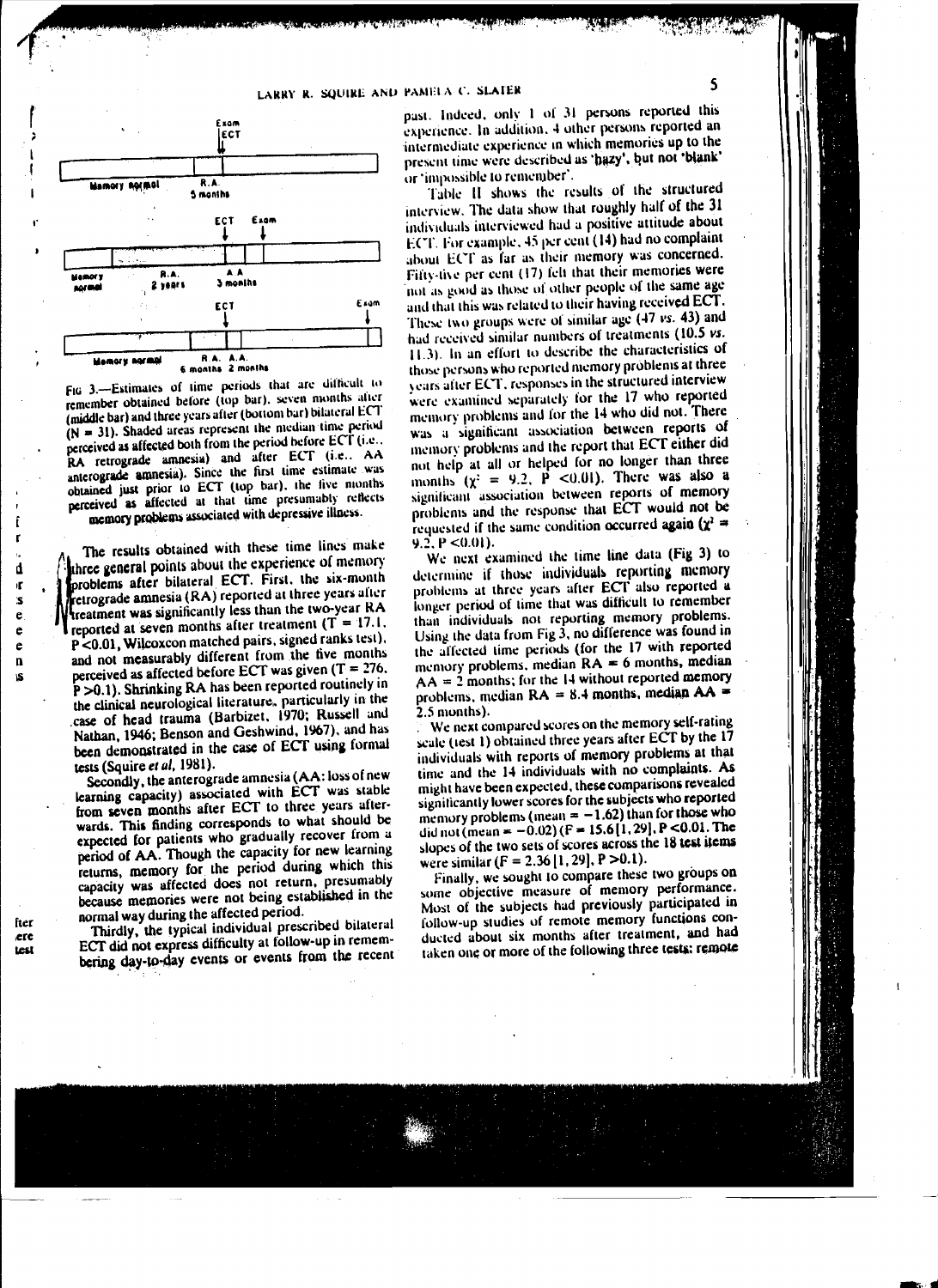$\mathbf b$ 

#### ELECTROCONVULSIVE THERAPY AND COMPLAINTS OF MEMORY DYSFUNCTION

**TABLE H** 

Responses to structured interview three years after bilateral electroconvalsive therapy (ECT) ( $N = 31$ )

| 1. Did the treatment cause pain?          |                   | 7. Would you agree to ECT with your doctor's   |  |
|-------------------------------------------|-------------------|------------------------------------------------|--|
| <b>None</b>                               | 67.7 <sup>c</sup> | recommendation?                                |  |
| Slight or moderate                        | 22.6%             | Yes.<br>51.6%                                  |  |
| Excruciating                              | 6.57              | Nυ<br>41.9%                                    |  |
| No memory                                 | 3.29              | Maybe<br>6.5%                                  |  |
| $0-4$ scale: mean score $=$               | 0.5               | 8. Would you recommend ECT to relatives or     |  |
|                                           |                   | children?                                      |  |
| 2. What was the reason you received ECT?  | 87. LG            | Yes.                                           |  |
| Depression                                | 9.7%              | 45%<br>٠,<br>No                                |  |
| Other                                     |                   | 55%                                            |  |
| No memory                                 | $3.2\%$           | 9. Given choice, would you choose ECT or       |  |
| 3. How much did ECT help?                 |                   | antidepressant drugs for 3-6 months?           |  |
| Did not help                              | 38.7%             | ECT<br>48.3%                                   |  |
| Helped a little                           | $29\%$            | 45.2%<br>Drugs                                 |  |
| Helped a lot                              | 32.377            | <b>Neither</b><br>6.5%                         |  |
| $0-9$ scale: mean score =                 | 4.5               | 10. Has ECT caused you embarrassment?          |  |
| 4. How long did helpful effect last?      |                   | No.<br>58.1%                                   |  |
| To present time                           | 42%               | $-219.3%$<br>Yes, because of memory problems.  |  |
| 12 months                                 | 3.26              | Yes, other reasons<br>22.6%                    |  |
| $1 - 3$ months                            | $10.1\%$          | 11. Did you have memory problems during first  |  |
| Not applicable                            | 38.7%             | week outside hospital?                         |  |
| 5. How did experience of ECT compare with |                   | Yes<br>87%                                     |  |
| expectations?                             |                   | <b>No</b><br>13%                               |  |
| As expected                               | 35.5%             | 12. Do you think your memory is as good as for |  |
| Memory problems worse                     | 9.7%              | most people your age?                          |  |
| More scary or stressful                   | 3.2%              | Yes<br>42%                                     |  |
| Less scary or stressful                   | 25.8%             | 58%<br>No.                                     |  |
| More effective                            | 3.2%              | 13. Do you feel ECT had anything to do with    |  |
| Less effective                            | 22.6%             | how your memory is now?                        |  |
| 6. Would you ask for ECT again?           |                   | Yes<br>54.8%                                   |  |
| Yes:                                      | ، ۱۶۰ هخه         | Nυ<br>3.2%                                     |  |
| No                                        | 55% جد            | Not applicable<br>42%                          |  |

memory for current events (Squire et al. 1981); detailed recall of former one-season television programmes (Squire et al. 1981); and memory for temporal order of former television programmes (Squire et al. 1976). Data from these tests were available for 13 of the 17 persons who reported memory problems (mean  $= 1.7$  tests per subject) and 12 of the 14 persons who did not (mean  $= 1.3$  tests per subiect). To compare performance across tests, all , scores for each test were converted to z scores. The two / groups performed similarly on these tests (13 of those with reported memory problems,  $z = -0.05$ ; 12 of those without reported memory problems,  $z = +0.03$ ;  $\mathbf{t} = 1.0$  [24],  $\mathbf{P} > 0.1$ ).

Taken together, these data indicate that 55 per cent. (17) of our sample responded negatively to the direct question, 'Is your memory as good as for other persons your age?' and attributed their memory problem to **ECT**. Compared to persons not reporting memory problems, these persons also reported significantly more memory problems on the self-rating scale. In an interview, these persons stated that ECT was significantly less helpful than did persons who did not report

memory problems, and they indicated significantly less often that they would request ECT again if the same condition recurred. Finally, with respect to remote performance assessed about six months after treatment, they did not differ from persons without memory complaints.

# Discussion

Whereas the depressed group reported no memory problems at all at follow-up, both ECT groups reported a negative average self-rating that was no better than the self-rating score hefore ECT (Fig.1). This result could be interpreted as evidence for a persisting effect of ECT on memory self-reports, but this conclusion cannot be a strong one. There may have been pre-existing differences in the characteristics of the patients in the three treatment groups that influenced their memory self-ratings seven months after treatment. For example, patients prescribed ECT might initially have been more depressed than patients not prescribed ECT. This point could be settled conclusively by a study in which patients were randomly assigned to treatment groups.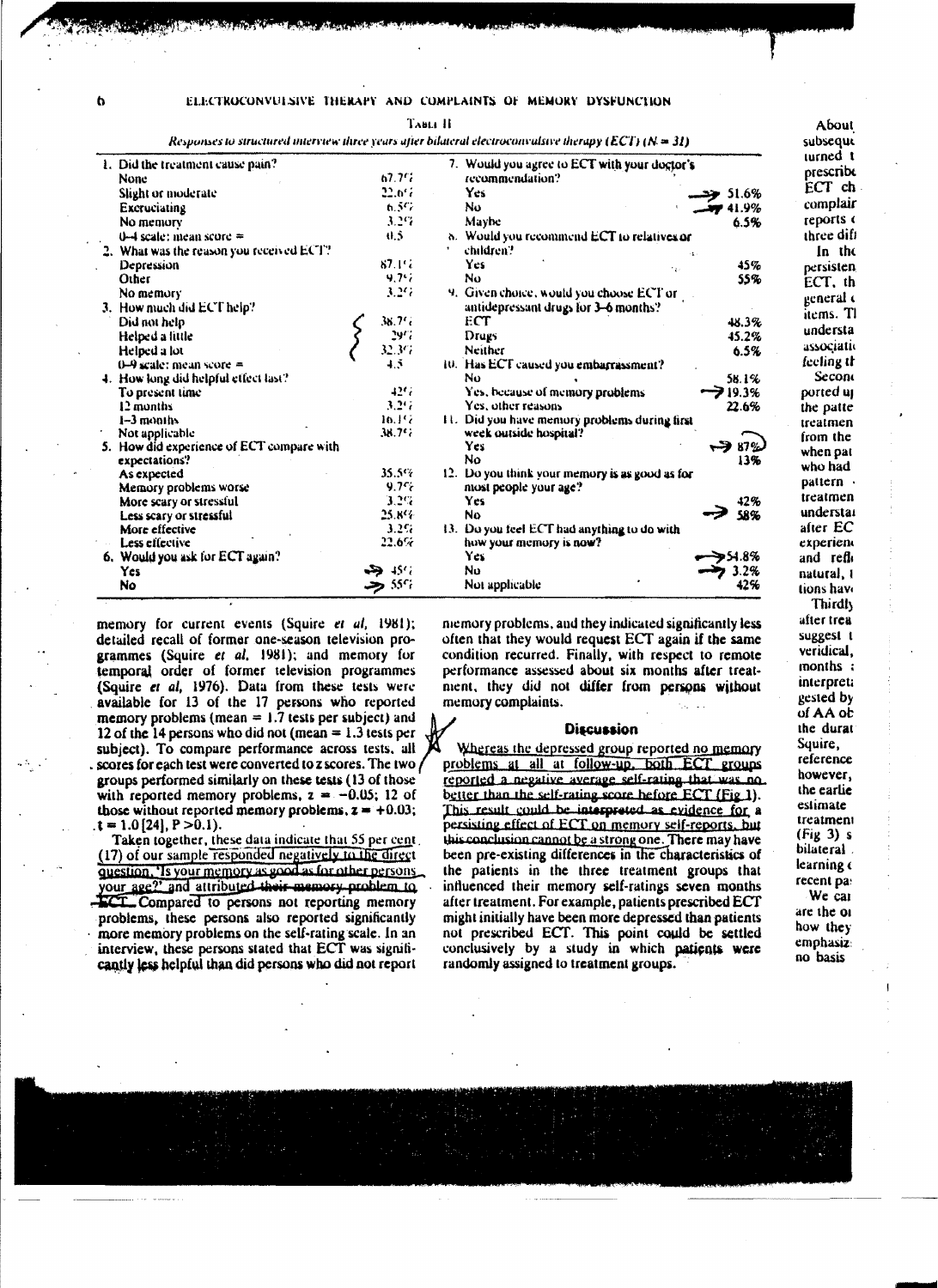About half the patients prescribed bilateral ECT subsequently felt that their memory had never refurned to normal; and even when all the patients prescribed bilateral ECT were considered as a group. ECT changed the quality or pattern of memory complaints in a lasting way. We believe these persisting reports of memory problems reflect the influence of three different factors.

In the first place, if there was recurrence or persistence of some of the conditions present before ECT, then these conditions could contribute to a general depression of self-rating scores across all test items. That there might be a place for this factor in understanding memory complaints is supported by the association between memory complaints and the feeling that ECT did not help.

Secondly, the pattern of memory complaints reported up to three years after bilateral ECT resembled the pattern of complaints reported at one week after treatment when patients were amnesic, and it  $\phi$  and  $\phi$ from the pattern of complaints reported before  $\mathbb{R}^n$ when patients were depressed. If only those 17  $pc \sim s$ who had memory complaints are considered, then see pattern of these complaints at three years that treatment was clearly of the 'amnesic type'. One  $\rightarrow$  of understanding how such complaints could occurrence after ECT is to suppose that they are based  $\omega_1$  the experience of amnesia initially associated with ECT and reflect a persisting, and perhaps altogether natural, tendency to question whether memory functions have fully recovered.

Thirdly, the findings with the time line at three years after treatment ( $RA = six$  months,  $AA = two$  months) suggest that reports of memory problems may be veridical, in that they can refer to a gap of several months around the time of treatment. A similar interpretation of memory complaints has been suggested by Freeman and Kendell (1980). The estimate of AA obtained here matches rather well estimates of the duration of AA obtained with formal tests (cf. Squire, 1982; Freeman and Kendell, 1980 and references therein). The estimate of six months' RA, however, may have been influenced to some degree by the earlier effects of depression, since nearly the same estimate (five months) was obtained even before treatment. Importantly, the data from the time lines (Fig 3) suggest that memory complaints long after bilateral ECT are usually not complaints about new learning capacity or complaints about memory for the recent past.

We cannot determine whether these three factors are the only ones that deserve consideration or, if so, how they should be weighted. It does seem worth emphasizing, however, that the available data provide no basis for supposing that ECT is associated with

a permanent loss of memory functions, beyond what is represented by the time line data: i.e. an RA of about six months and an AA of two months. At the same time, even this degree of amnesia is substantial and is of concern to many patients. Right unilateral ECT is considered to be as therapeutically effective as bilateral ECT (D'Elia and Raotma, 1975; Strömgren, 1973; but see discussion by Abrams, 1982); yet unilateral ECT is associated with markedly less memory impairment (Squire and Slater, 1978; Reichert et al, 1976; Fromholt et al, 1973). The present study indicates that the effects of right unilateral ECT on memory are also of less concern to persons who receive the treatment. This information should be useful in counselling patients about the risks and benefits of ECT and in reaching informed choices about possible alternative treatments.

### Acknowledgments

Supported by the Medical Research Service of the Veterans Administration, by NIMH Grant MH-24600 and by NIMH Mental Health Clinical Research Center Grant 1 P50 MH 30914. We thank Dr Marc Schuckit for assistance in constructing the structured interview, Barbara Robertson for patient interviewing and Anne Reilly, Mary Fox and Brian Leonard for research assistance. We also thank the staffs of Mesa Vista, San Luis Rey, Mercy, Villa View, Centre City and the San Diego Veterans Hospitals for their full cooperation.

#### **References**

- ABRANS R. (1982) Technique of electroconvulsive therapy. In Electroconvulsive Therapy (eds. R. Abrams and W. B. Essman). Jamaica, New York: Spectrum Publications.
- BARBIZET, J. (1970) Human Memory and its Pathology. San Francisco: W. H. Freeman.
- BENSON, D. F. & GESCHWIND, N. (1967) Shrinking retrograde amnesia. Journal of Neurology, Neurosurgery, and Psychiatry, 30, 539-44.
- BIDDER, T. G., STRAIN, J. J. & BRUNSCHWIG, L. (1970) Bilateral and unilateral ECT: Follow-up study and critique. American Journal of Psychiatry, 127, 737-45.
- Скомногм, В. & Broomquist, C. (1959) Memory disturbances after electroconvulsive therapy. 2. Conditions one-week after a series of treatments. Acta Psychiatrica Scandinavica, 34, 18.
- D' ELIA, G. (1976) Memory changes after unilateral electroconvulsive therapy with different electrode positions. Cortex, 12, 280-9.
- (1974) Unilateral electroconvulsive therapy. In Psychobiology of Convulsive Therapy (eds. M. Fink, S. Kety, J. McGaugh et al). Washington, DC: V. H. Winston.
- & RAOTMA, H. (1975) Is unilateral ECT less effective than bilateral ECT? British Journal of Psychiatry, 126,  $83 - 9.$